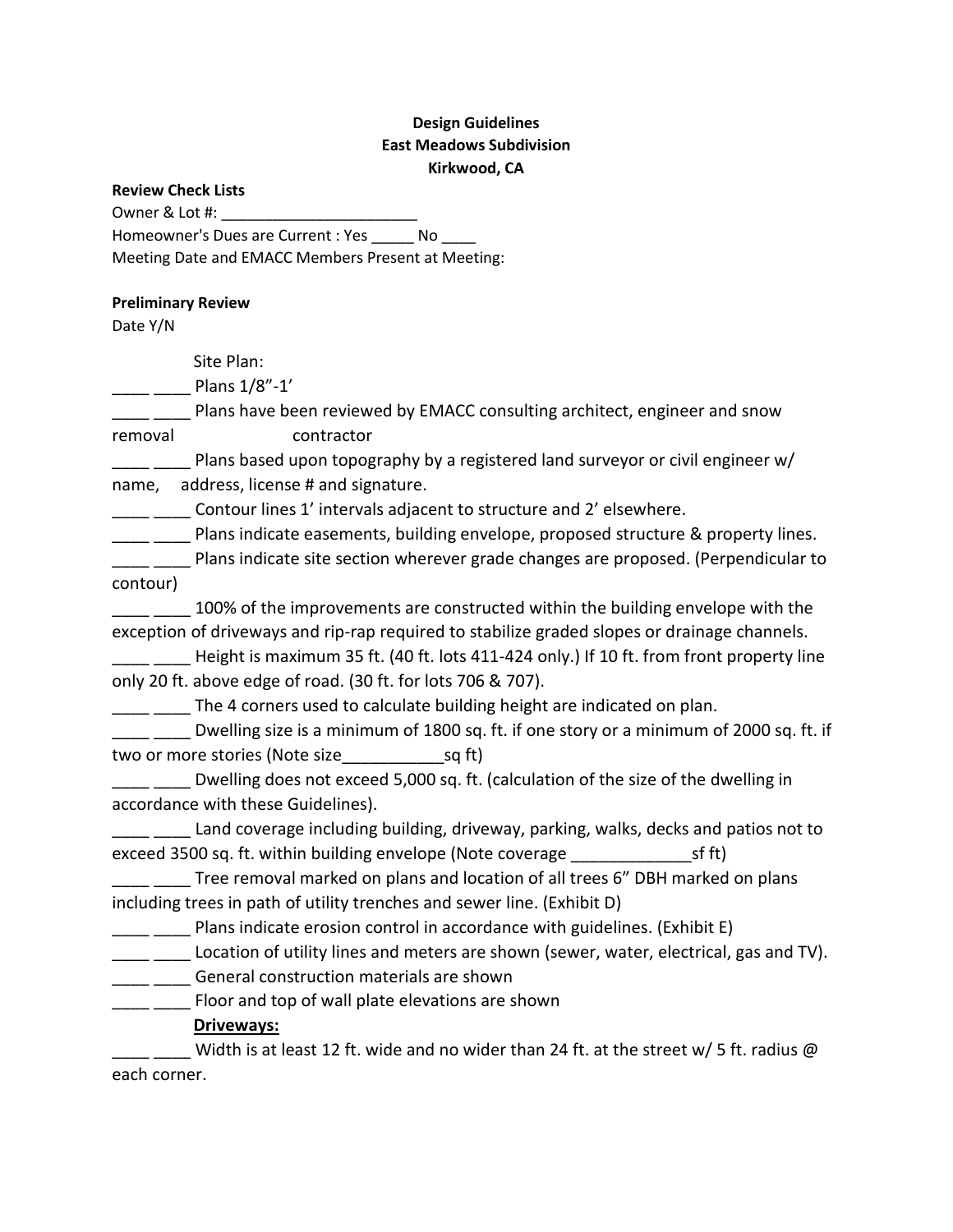\_\_\_\_ \_\_\_\_ Grades are as specified in Exhibit C in guidelines. Profile is drawn to show slope changes and transitions.

County driveway requirements for grades and radii are shown.

Paved sections are noted as 2 ½" A.C. over 4" A.C. or 4" compacted A.B. or concrete appropriately designed and sealed for the environment.

\_\_\_\_\_\_\_ Swale or culvert is shown if needed.

\_\_\_\_ \_\_\_\_ Driveway design has been reviewed by Snow Removal contractor

**Roofs:** 4 in 12 or steeper recommended

Roof does not shed onto uphill slopes, entrances, or driveways. Roof does not shed in such a manner as to slide from adjacent slope into driveway or road.

Valleys in roof are designed to mitigate potential problems with the large amounts of snow (valleys are not recommended).

Design prevents snow from falling on entrances, decks, railings, garage doors or uphill slopes

## **Decks, Patios, & Walks:**

Locations of decks, patios, walks, & retaining walls are shown

**\_\_\_** \_\_\_\_ Bracing of decks meets guidelines of 6"x6" posts and no cross bracing.

## **Foundation and Finish Materials:**

\_ \_\_\_\_ Split face block used as a foundation surface and/or wall does not exceed 8 feet above grade level.

No imitation rock is proposed as a finish material.

All finish materials proposed meet the standards of these guidelines (colors and samples will be reviewed as part of Final)

# **Fees & Approvals:**

# **New Construction:**

| \$2,000.00 Preliminary Review Fee received Ck# | trom |  |
|------------------------------------------------|------|--|
| \$3,500 Construction Compliance Deposit Ck#    | trom |  |
| \$2,500 Revegetation Compliance Deposit Ck#    | trom |  |
| \$5,000 Contractor Deposit Ck#<br>trom         |      |  |

\_\_\_\_ \_\_\_\_ Other applicable Fees: Land coverage variance fee \$100; \$400 additional reviews **Minor Exterior Remodel**: \$250 Review Fee; \$500 Construction Compliance: \$500

## Contractor Deposit

 **Major Exterior Remodel or Addition Review Fee:** \$1,000 Review Fee; \$2,000 Construction Compliance; \$2,000 Contractor Deposit.

**Landscape Review Fee**: \$200;

Approval of Preliminary Plans; Expiration Date of 90 days: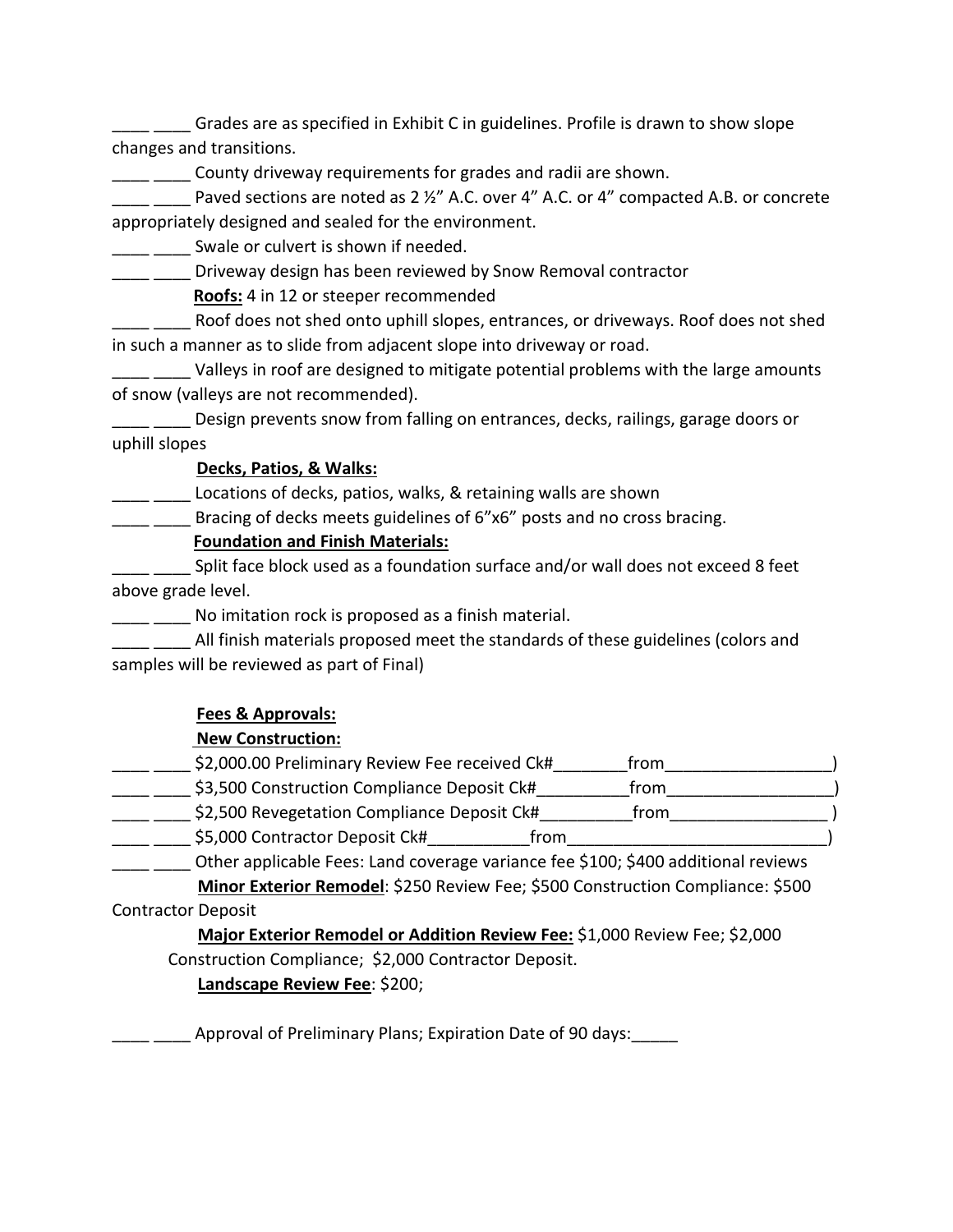#### **Requirements Prior to Final Review:**

Date: Y/N

\_\_\_\_ \_\_\_\_ Approval of colors from U.S. Forest Service and TC-TAC for lots north of and including #212, 301, & 409.

**\_\_\_\_\_** Approval from TC-TAC for all Phase 3 lots in regards to site analysis of view shed of individual residence, site design, tree removal, and structural design.

#### **Final Review:**

(This checklist assumes no significant changes to approved Preliminary design) Date: Y/N

## **Site Plan:**

Site Plan is  $1/8" = 1'-0"$ , Other Plans are  $\frac{1}{4}$ " = 1'-0"

Re-vegetation Plan is submitted either separately or on site plan.

**\_\_\_\_** \_\_\_\_ Drainage is indicated and adequate.

Location of material storage and garbage enclosure (amount, where, length of time) are indicated.

\_\_\_\_ \_\_\_\_ Construction zone fencing is shown. Areas disturbed during construction are indicated, for example, temporary roads providing access to site, etc., along with notes requiring such areas to be scarified prior to re-vegetation.

**\_\_\_\_** Location of portable toilet is indicated.

\_\_\_\_\_ Location of Knox box is indicated.

**\_\_\_\_** \_\_\_\_\_ Propane detectors are indicated.

Owner has been informed of Contractor Constraints document, including fine policy, and Contractor's meeting and deposit.

# **Driveways:**

\_\_\_\_ \_\_\_\_ Motion detector light over garage for snow removal is shown

**\_\_\_\_** Fill is limited to 4' vertical outside of structure.

**\_\_\_\_** \_\_\_\_\_ Railings and/or retaining walls indicate use of snow markers.

Permanent conduit holes and steel conduit for removable snow stakes in accordance with EMHOA specifications are indicated on plans.

\_\_\_\_ \_\_\_\_ Final Plans have been reviewed by EMHOA Snow Removal Contractor (if requested by EMACC)

Date: Y/N

**Materials** (Samples provided on an 8 ½ x 11 sample board):

\_ Types of doors, windows, decks, railing & stair materials have been submitted and approved. Type:

Exterior lights are concealed, and catalog sheets or photos have been submitted and approved. Type:

\_\_ \_\_\_\_\_ Foundation surface is approved. Type: \_\_\_\_\_\_\_\_\_\_\_\_\_\_\_\_\_\_\_\_\_\_\_\_\_\_\_\_\_\_\_\_\_

 $\equiv$  \_\_\_\_\_\_ Chimney material/fireplace type Type:  $\equiv$ 

\_\_\_\_ \_\_\_\_ Wall surfaces do not exceed the maximum percentage of stucco (60%)